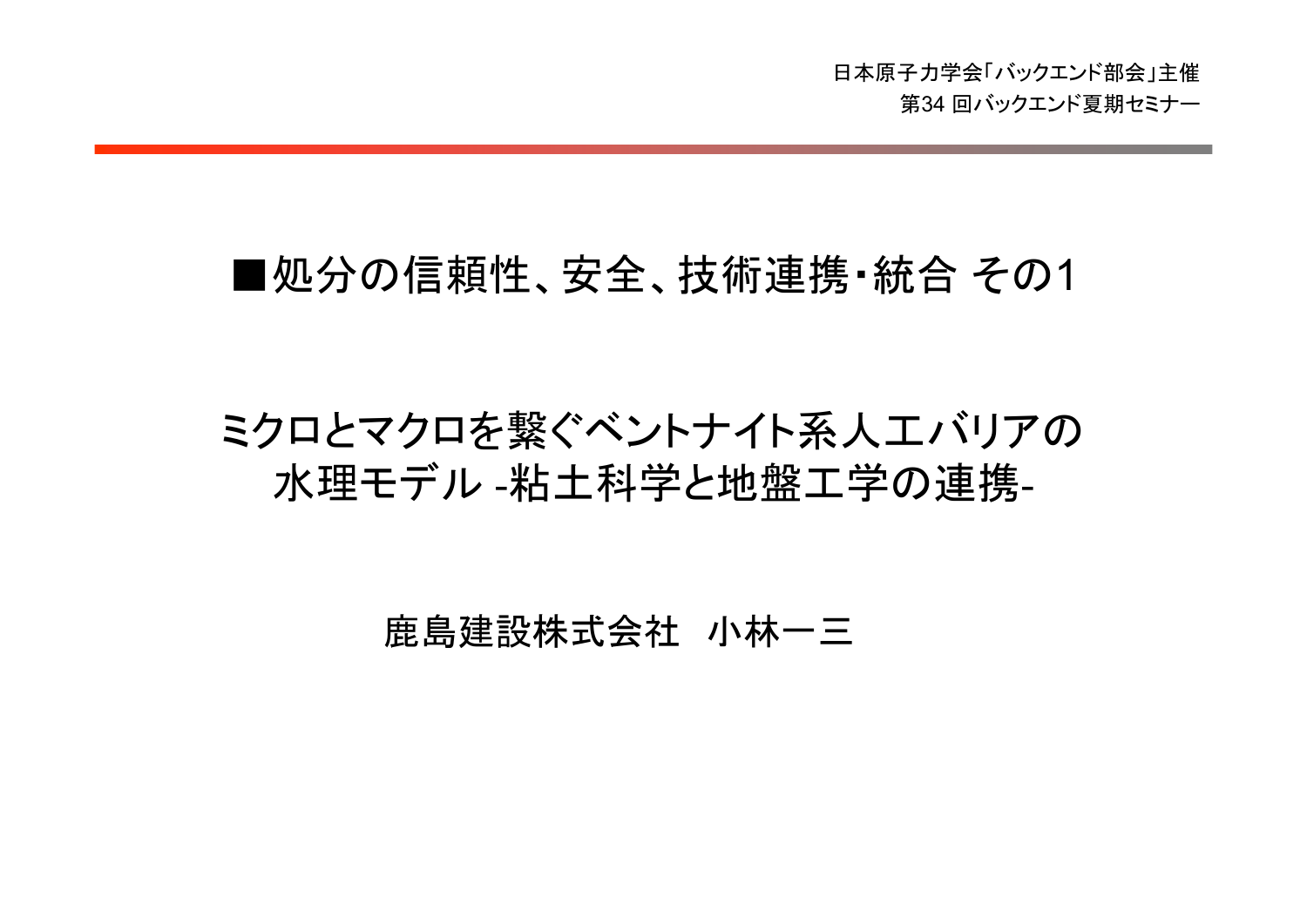# 研究の背景

- •対象はTRU廃棄物処分事業
- ベントナイト系人工バリアに要求される性能は 低透水性(例えば、 透水係数k<10-12m/s)など
- • セメント系人工バリアを多用する処分概念のため、セメント浸出液 がベントナイト系人工バリアの止水性能に及ぼす影響評価が重要
- Na型ベントナイトを母材とするベントナイト系人工バリアが陽イオン 交換反応によってCa型すると、その透水係数は、密度一定でも著 しく増加する(密度に依るが10倍~100倍) Cementitious engineered barrier

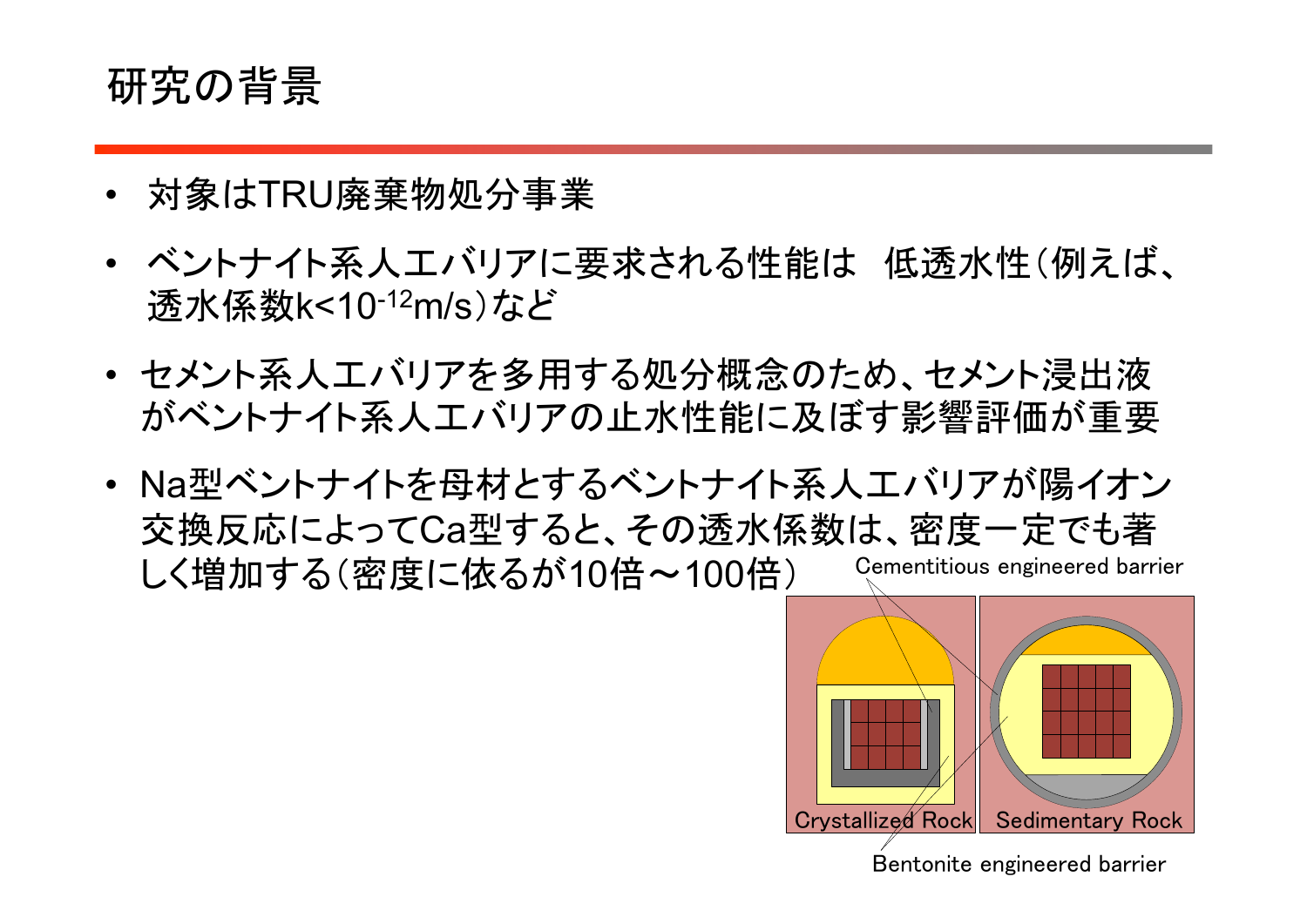# 研究の目的

- •人工バリアの長期性能評価のための水理モデルの構築
- 考慮する変質は、層間陽イオンの交換反応、モンモリロナイトの溶 解など
- このような陽イオン交換反応による透水係数の増加を従来の"地盤 工学"の水理モデルで表現することは困難

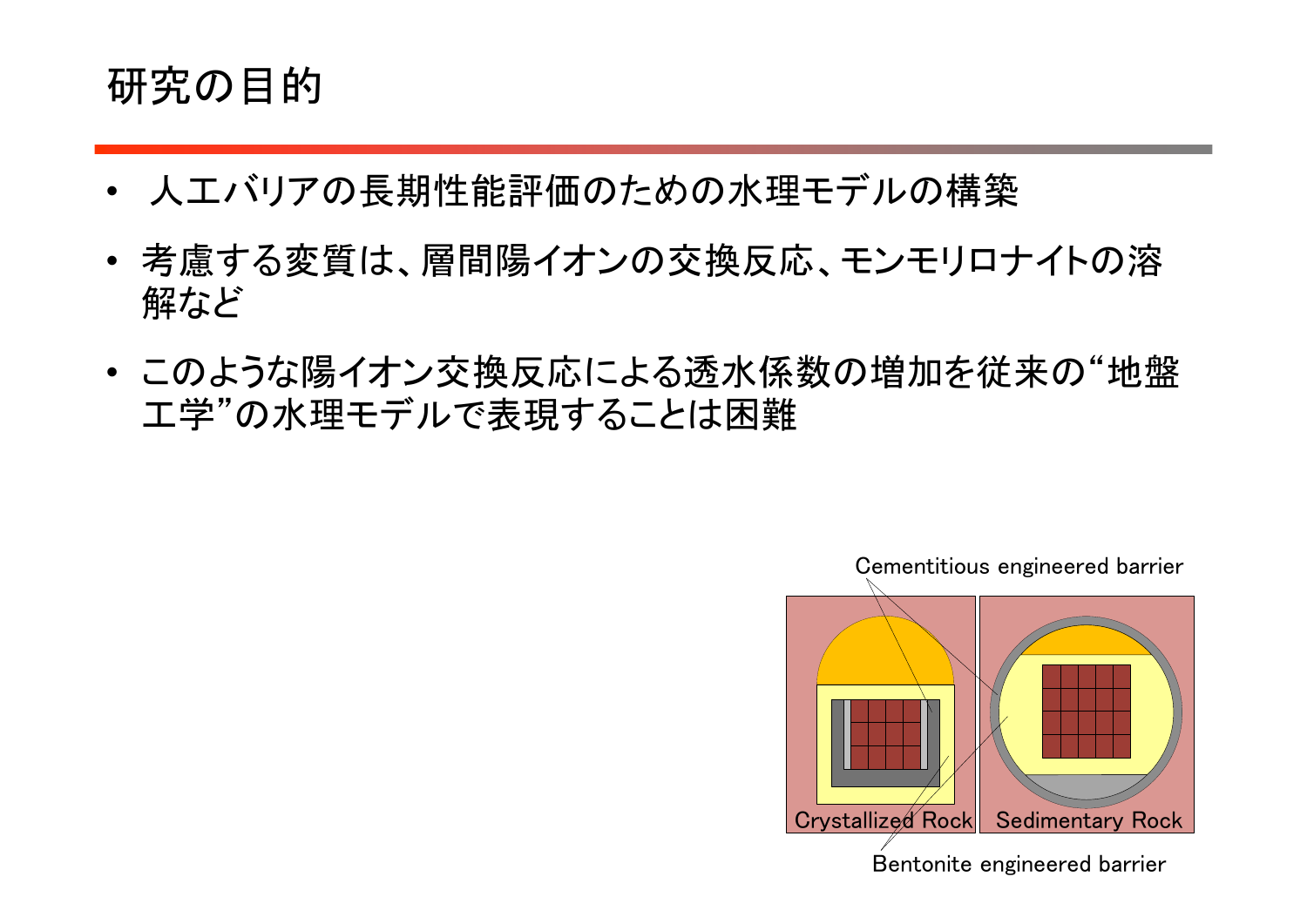# 従来の"地盤工学"の水理モデル(砂を対象)

• Taylor①式 
$$
k = \frac{C_k}{\mu} \frac{n^3}{(1-n)^2} D_w^2
$$
  
\n• Zunker①式  $k = \frac{C_Z}{\mu} \frac{n}{\frac{1-n}{1-n}} \frac{D_w^2}{D_w^2}$   
\n• Terzaghi①式  $k = \frac{C_Z}{\mu} \frac{n}{\frac{1-n}{1-n}} \frac{D_w^2}{D_w^2}$   
\n• Terzaghi①式  $k = \frac{C_t}{\mu} \frac{n-0.13}{\frac{3}{1-n}} \int_{0.2}^{2} D_{10}^2$   
\n•  $\mu$ :  $k = \frac{m}{\mu} \frac{n-0.13}{\frac{3}{1-n}} \left( \frac{n-0.13}{\frac{3}{1-n}} \right)^2 D_{10}^2$ 

土質力学 石原研而著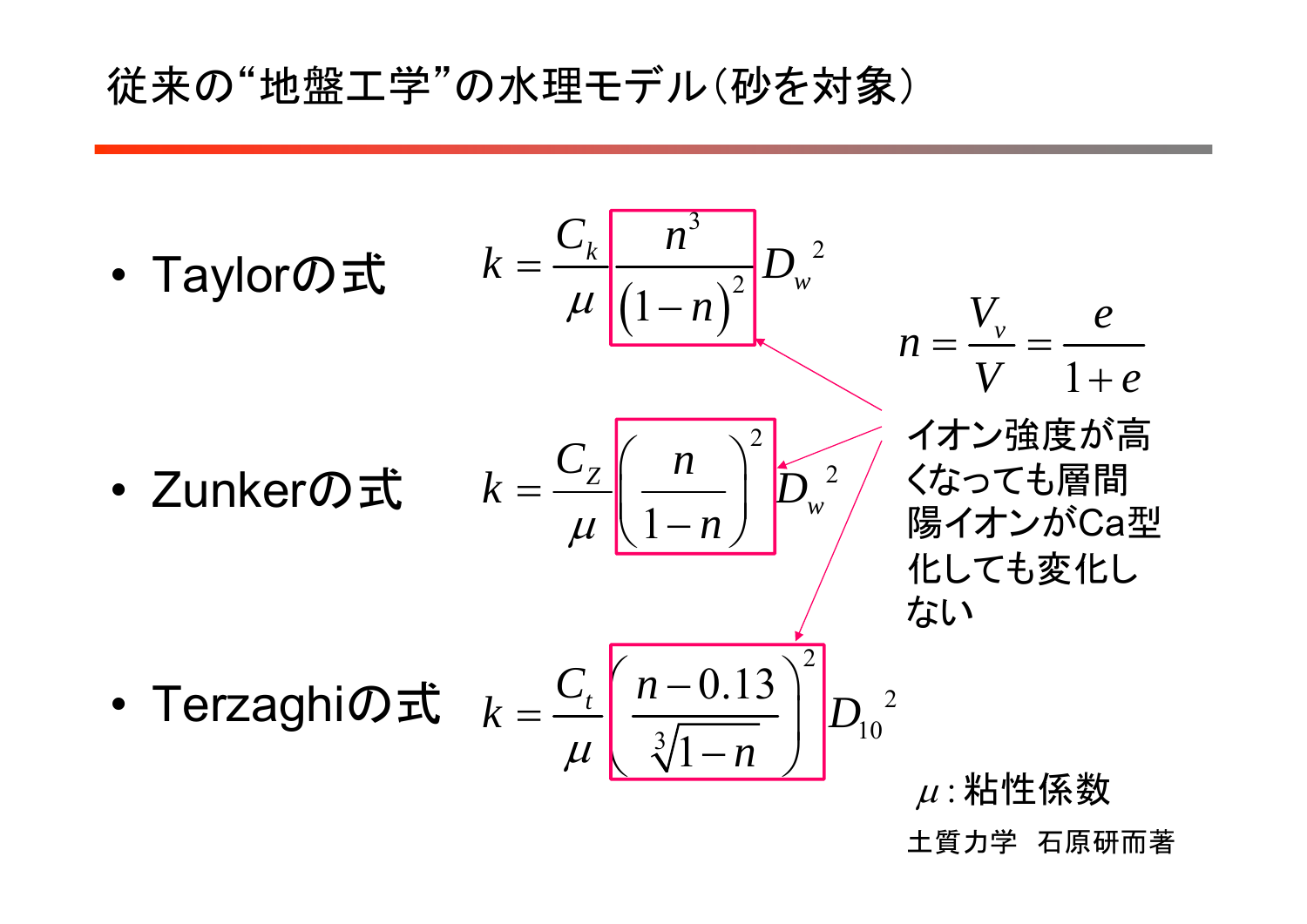# 従来の"地盤工学"の水理モデル(砂を対象)

• Kozeny -Donatの式

$$
k=\frac{C_k}{\mu}\frac{n^3}{\left(1-n\right)^2}D_w^2
$$

•Zunkerの式

$$
k = \frac{C_Z}{\mu} \left( \frac{n}{1-n} \right)^2 \boxed{D_w^2}
$$

粒径:イオン強 度が高くなった り層間陽イオン がCa型化する と 見かけの粒度 分布は変化する が微視的には 変化しない

• Terzaghi@
$$
\vec{x}
$$
  $k = \frac{C_t}{\mu} \left( \frac{n - 0.13}{\sqrt[3]{1 - n}} \right)^2 D_{10}^2$ 

土質力学 石原研而著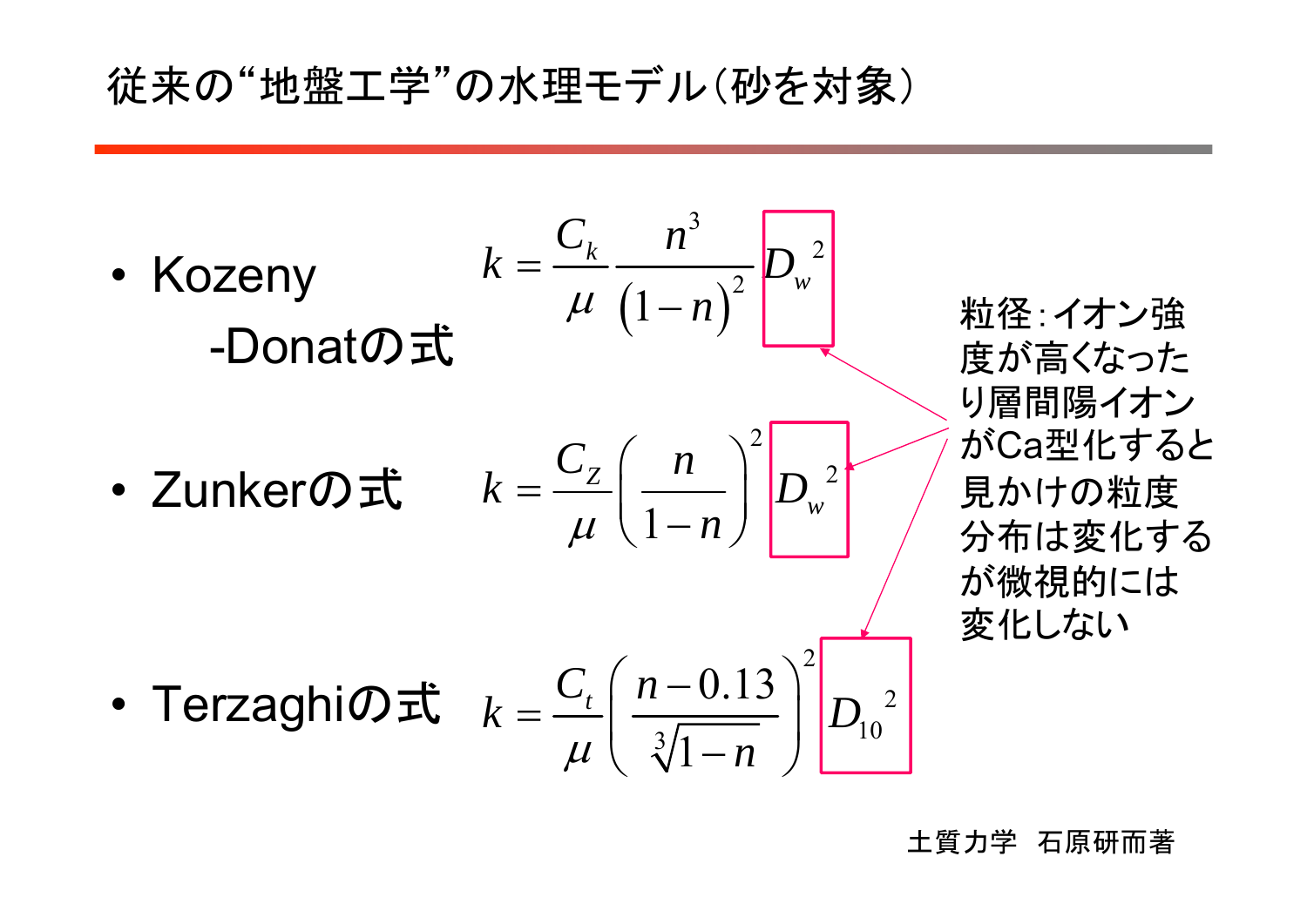# 従来の"地盤工学"の水理モデル(粘土を対象)

- •• 粘土の透水係数  $e-e_{\scriptscriptstyle 0}=0.5e_{\scriptscriptstyle 0}$  $\rm 0$  $e-e_0=0.5e_0 \log\left(\frac{k}{k}\right)$  $-e_0 = 0.5e_0 \log \left(\frac{k}{k_0}\right)$  $e_{_0}$  : 初期間隙比
	- $k_{\scriptscriptstyle 0}$ :初期透水係数
	- イオン強度が高くなっても層間陽イオンがCa型化しても 変化しない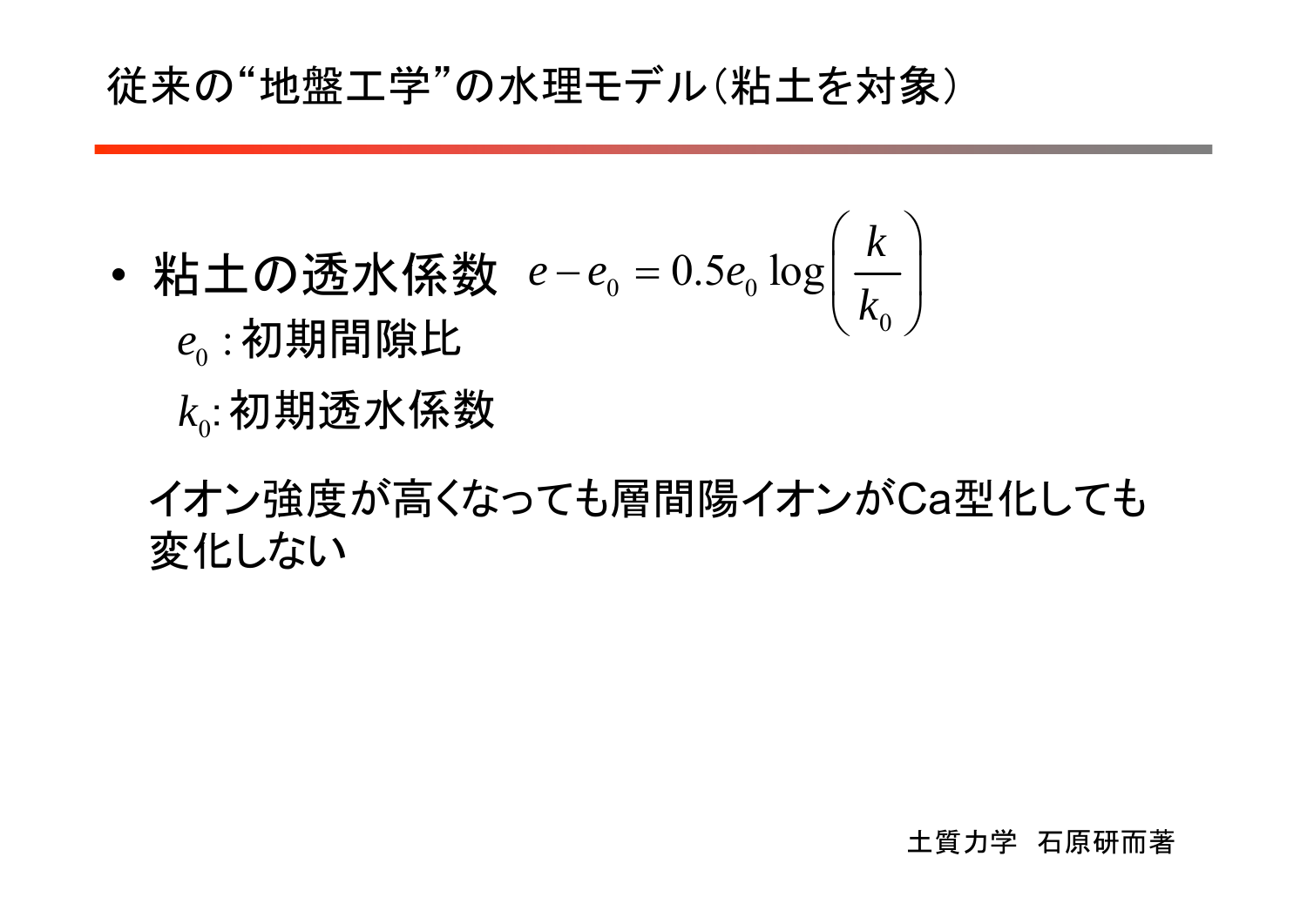# Kozeny-Carman則による透水係数の式 水みちを円筒管、水の流れをHagen-Poiseuille流を仮定し た理論式

$$
k = \frac{1}{C} \frac{\rho g}{\mu} \frac{n^3}{\left(1 - n\right)^2} \frac{1}{S_v^2}
$$

巨視的な量 イオン強度が高くなっても層間陽 イオンがCa型化しても変化しない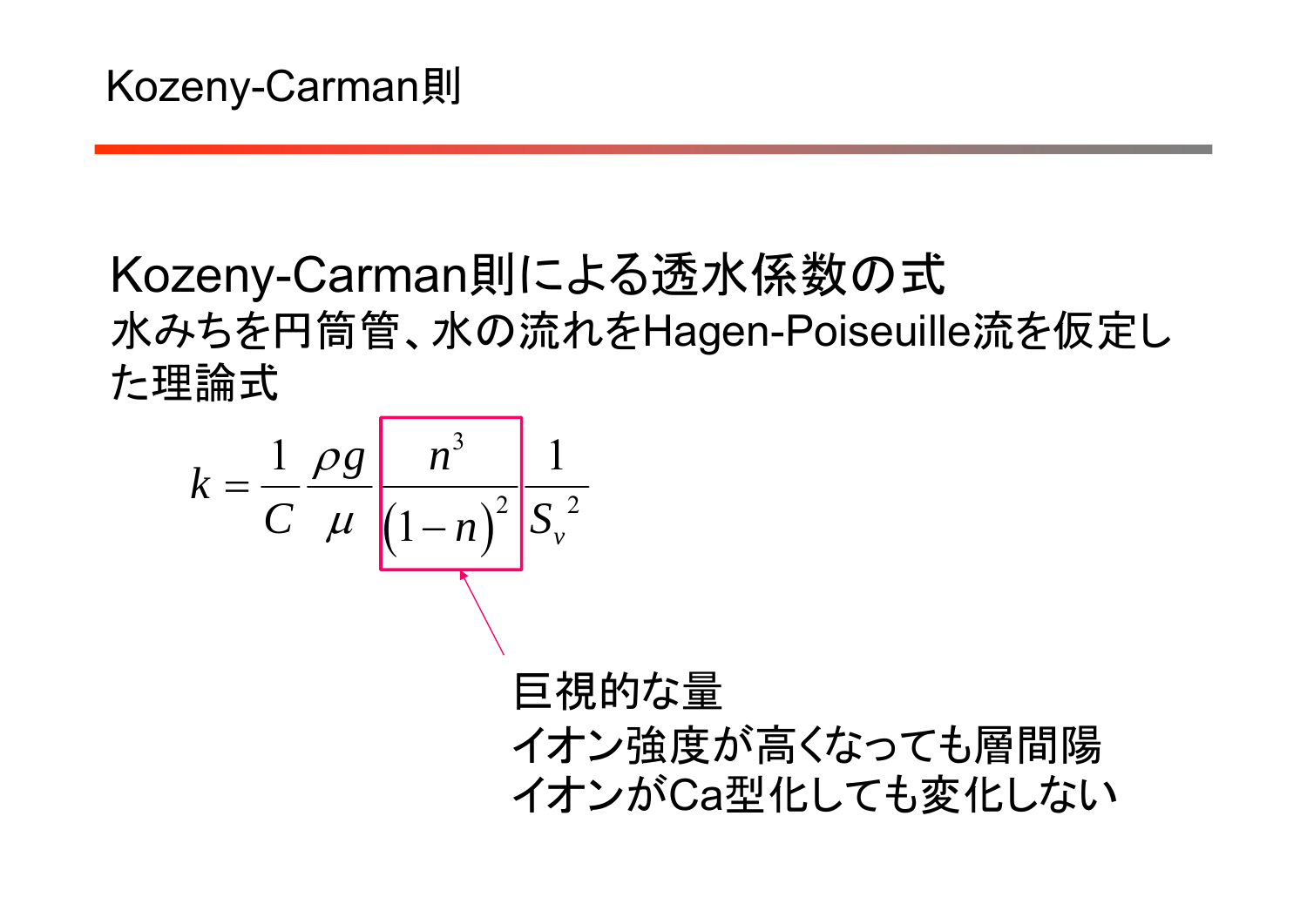# Kozeny-Carman則による透水係数の式 水みちを円筒管、水の流れをHagen-Poiseuille流を仮定し た理論式

$$
k = \frac{1}{C} \frac{\rho g}{\mu} \frac{n^3}{\left(1 - n\right)^2} \frac{1}{S_v^2}
$$

微視的な量(比表面積: S<sub>v</sub>(m<sup>2</sup>/m<sup>3</sup>))

水を流した時の単位体積当たりの水と鉱物の接触面積 イオン強度が高くなったり、層間陽イオンがCa型化して 土の微視的構造が変化すると変化し得る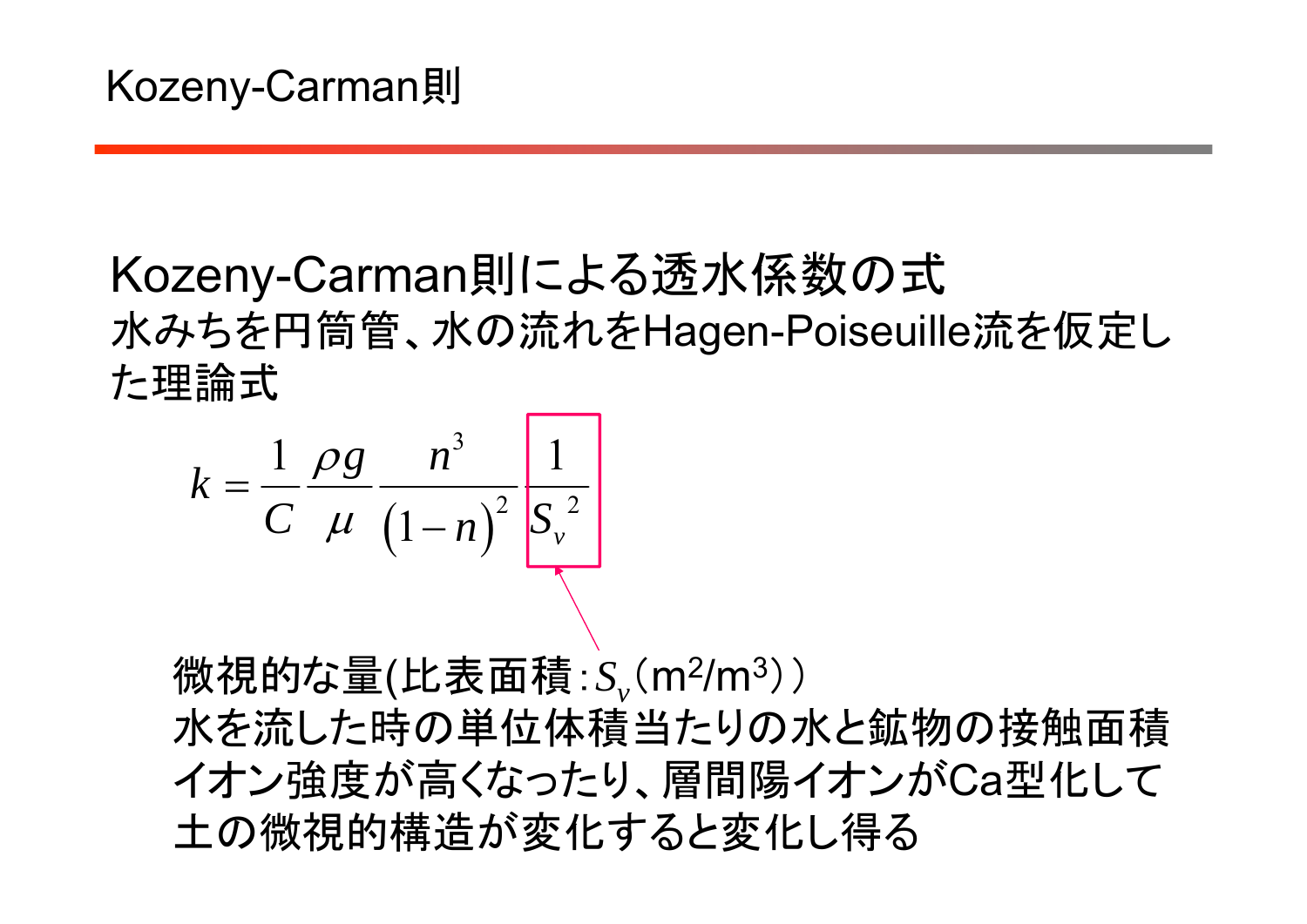# 多孔質体の透水係数:比表面積に依存する 間隙比が同じでも比表面積が大きい方が水を通しにくい

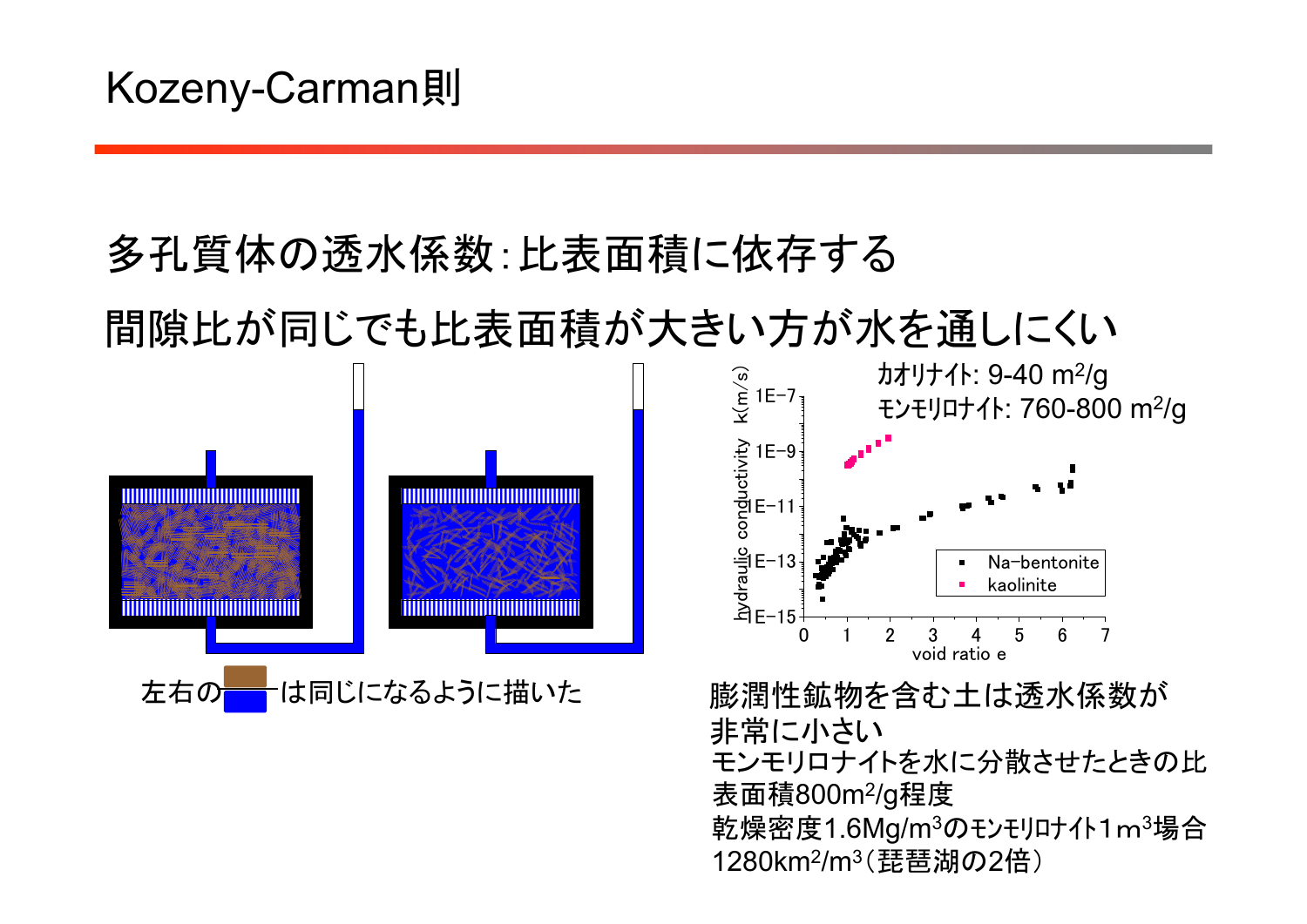# Kozeny-Carman則



締固めた膨潤性鉱物の飽和状態の比表面積(水が流れ るときの水との接触面積)を密度一定条件でどうやって求 めるか? Key word:締固めた状態、飽和状態、密度一定条件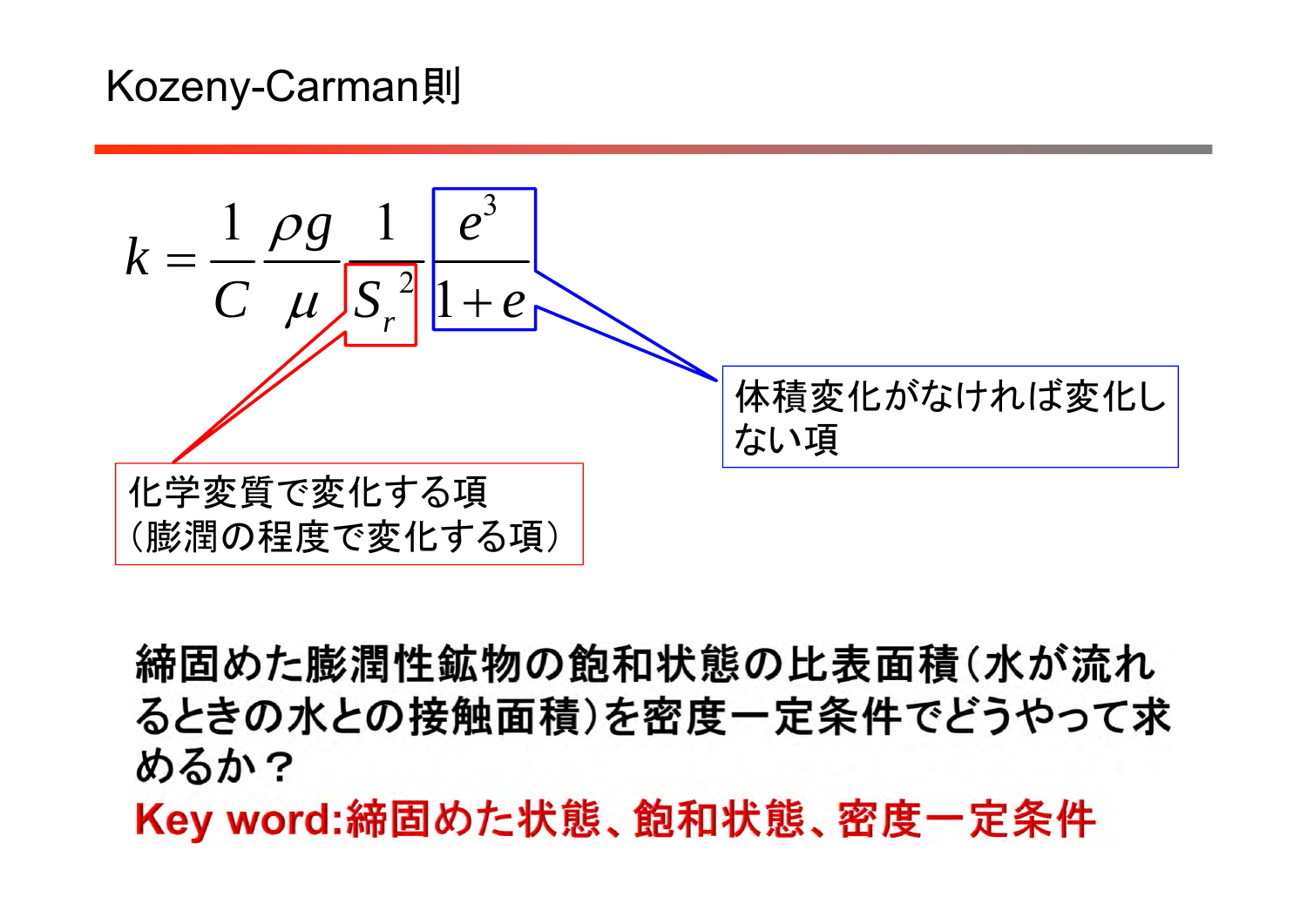# 粘土科学と地盤工学の連携

 $\Box$ 

# 比表面積を計測する既存の方法

| 方法            | 結果                        | 理由                                 |
|---------------|---------------------------|------------------------------------|
| 粒度分布          | $\bm{\times}$             | 粒子形状を仮定、分散状態と圧縮状態の差異を説明できない        |
| 水銀圧入          | $\bm{\times}$             | 密度一定では無理、湿潤状態ではないので膨潤していない         |
| $N_2 - BET$   | $\boldsymbol{\mathsf{X}}$ | 密度一定では無理(粉体で実施)、湿潤状態ではないので膨潤していない  |
| $H_2O-BET$    | $\bm{\times}$             | 密度一定では無理(粉体で実施)、表面のみが濡れて、比表面積を過小評価 |
| マイクロフォーカスX線CT | $\boldsymbol{\mathsf{X}}$ | モンモリロナイトに対して現状の分解能では役に立たない         |

#### 東工大の河村教授のその場X線回折技術と出会う

XRDを用いた2層膨潤含水比による比表面積の算出方法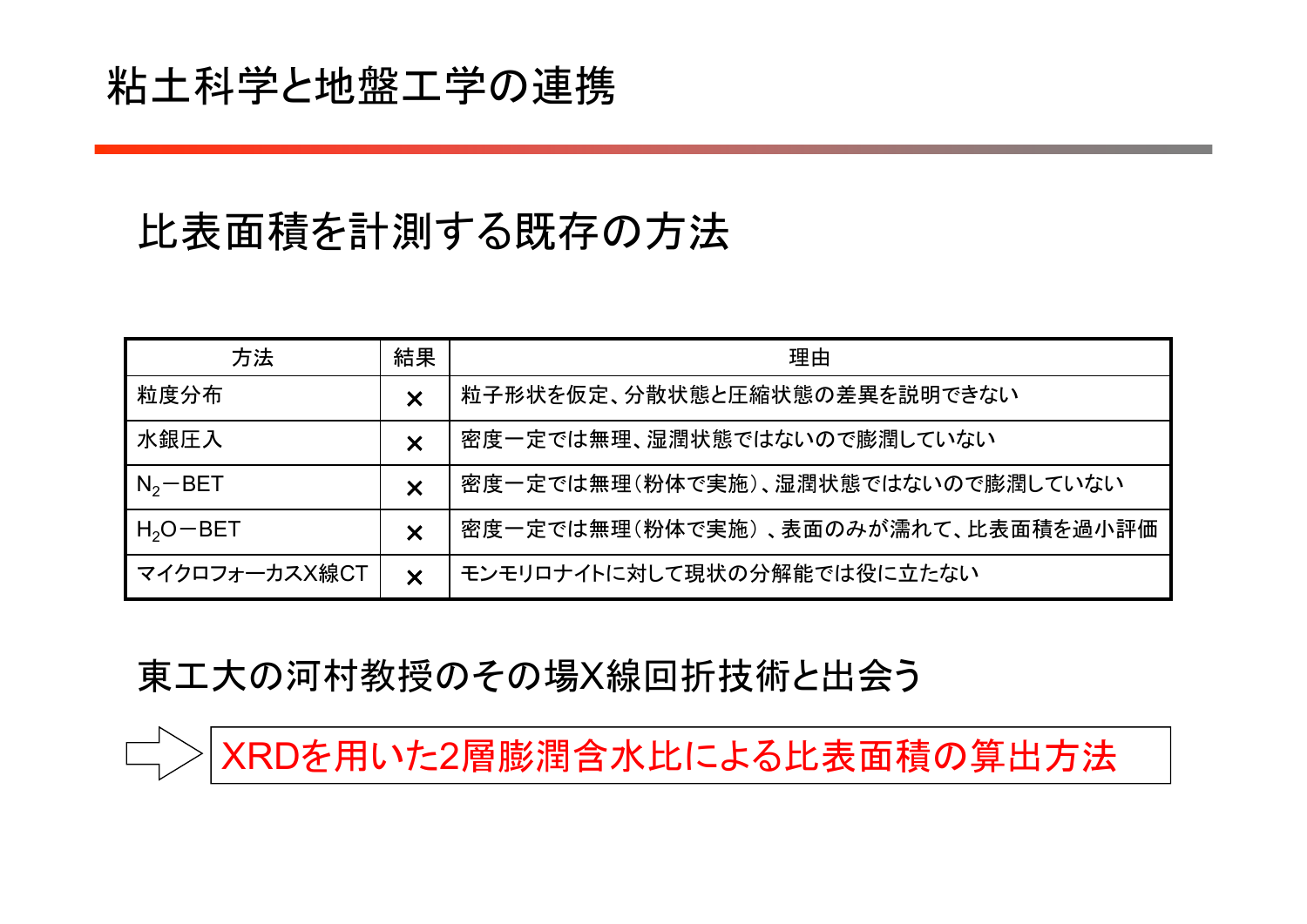# XRDを用いた2層膨潤含水比による比表面積

比表面積の算出手順

水分子の鉱物表面での専有面積S<sub>a</sub>=10.8Å<sup>2</sup>(m<sup>2</sup>) (須藤、1967)

2 $S_g = 10.8$  A  $\times 6.02 \times 10^{23}$  / 18 =  $3.6 \times 10^3$  (m<sup>2</sup> / g – water) O 水の単位質量当たりの専有面積に換算

 $s_v = 3.6 \times 10^3 \times w^* (m^2 / g - \textit{soil})$ モンモリロナイトの単位質量当たりの専有面積に換算

 $S_v = 3.6 \times 10^3 \times w^* \times \rho_d = 3.6 \times 10^9 w^* \rho_d (m^2/m^3 - \text{solid})$ モンモリロナイトの単位体積当たりの専有面積に換算

*<sup>w</sup>\**:2層膨潤含水比(鉱物表面に 水分子が過不足なく吸着してい るときの含水比)

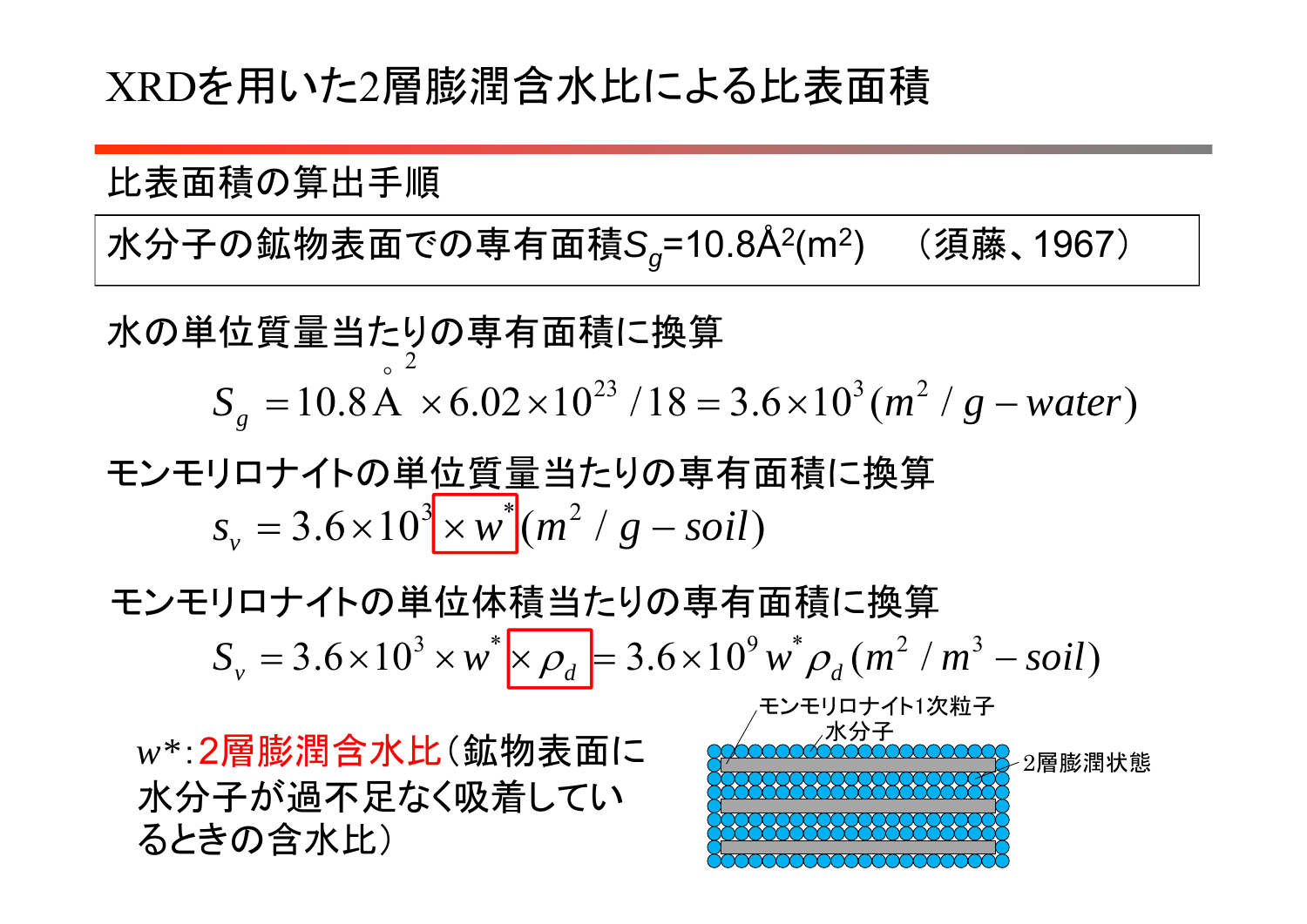2層膨潤含水比の計測方法

#### 試験装置

#### その場X線回折技術を援用

- ✔ 含水比調整したベントナイトを準備
- 内径9mmのポリカーボネート管の中に材料を所定の乾燥密度になるように封入
- スリットを有するSUS製の鞘管にセットしてXRDにかける

<sup>X</sup>線管球はモリブデンを使用 (MoKα).

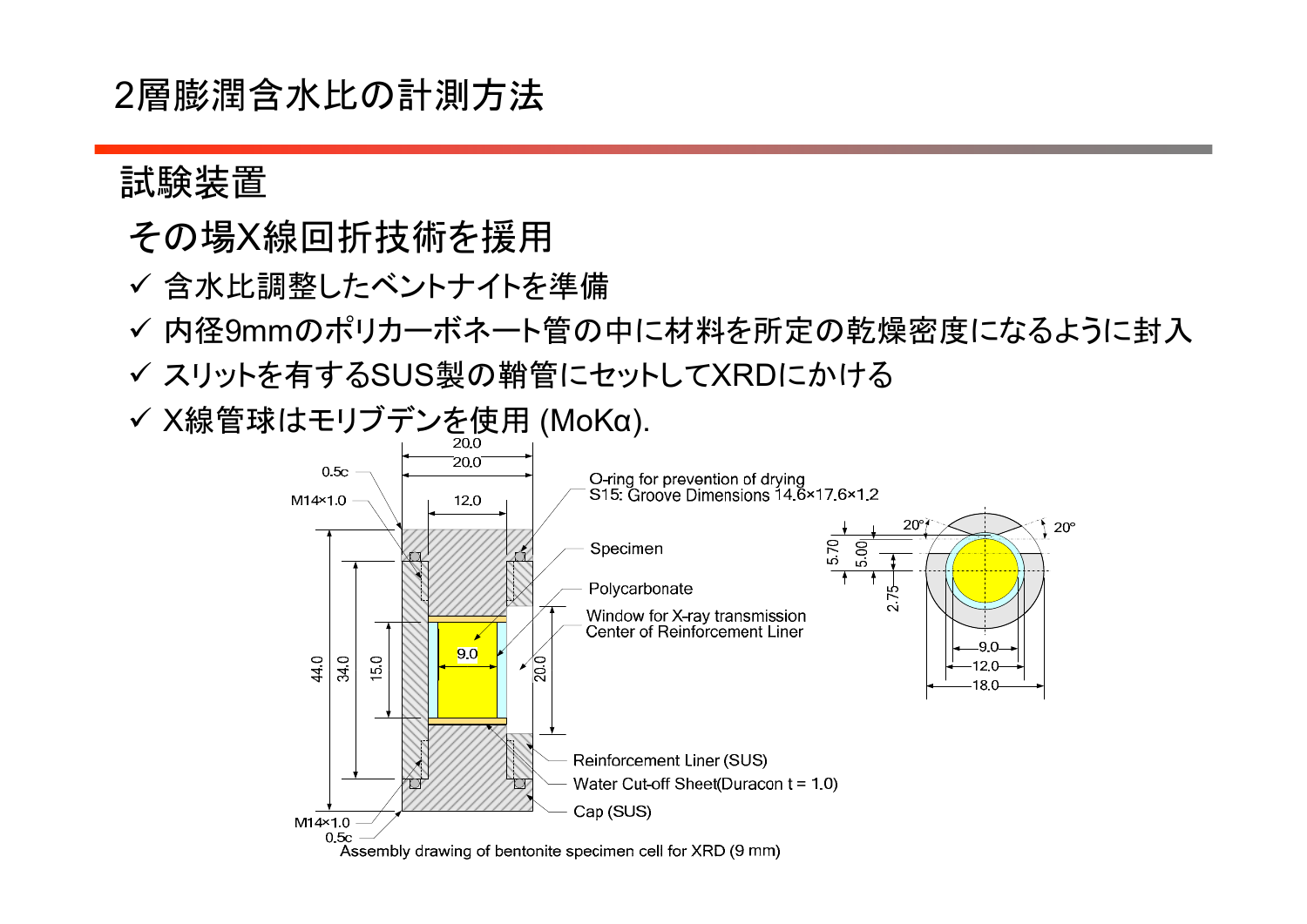#### 2層膨潤含水比の計測方法

#### 試験条件

## 各材料で含水比をパラメータとして試験を実施

| 材料                           | モンモリロナイト含有率<br>$(wt\%)$ | モンモリロナイト部分の含水比<br>$( \% )$                      |
|------------------------------|-------------------------|-------------------------------------------------|
| Naモンモリロナイト<br>(Kunipia F)    | 100                     | $16 - 21$                                       |
| Naベントナイト<br>(KuniGel V1)     | 59                      | $9 - 13, 26$<br>$(0.59 \times 15 \times 22,44)$ |
| 人工KuniGel V1                 | 59                      | $0.59 \times 16 - 21$                           |
| Caモンモリロナイト<br>(Ca-Kunipia F) | 100                     | $12,16 - 21,$<br>30, 35, 40, 47                 |
| Caベントナイト<br>(Ca-KuniGel V1)  | 59                      | 7,9~12,15,18,21,26                              |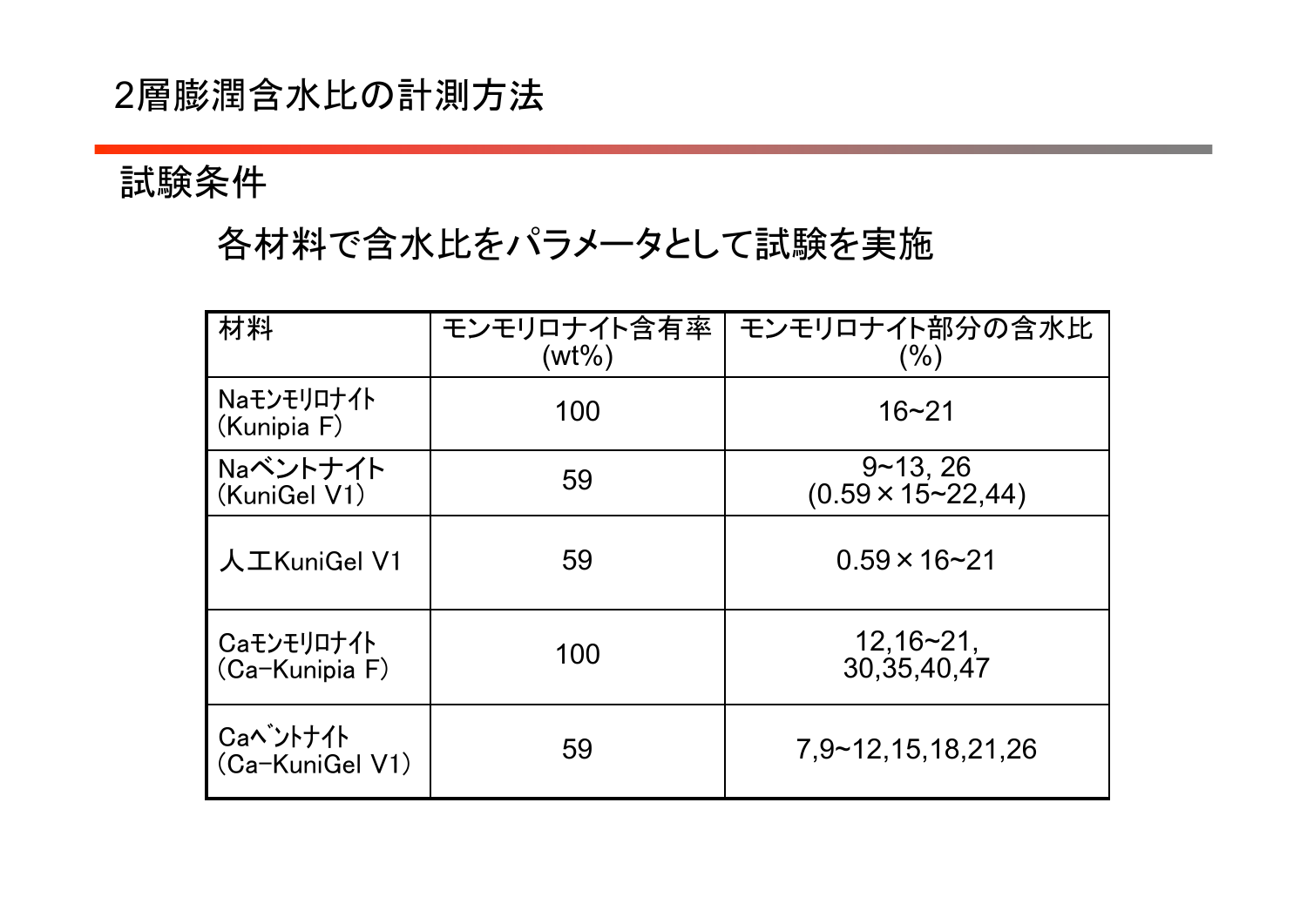2層膨潤含水比の計測結果



含水比19%までは 2層膨潤状態が主体的であるが、20%になると 3層膨潤と 2層膨 潤が同程度混在する ⇒ 2層膨潤含水比を19%とした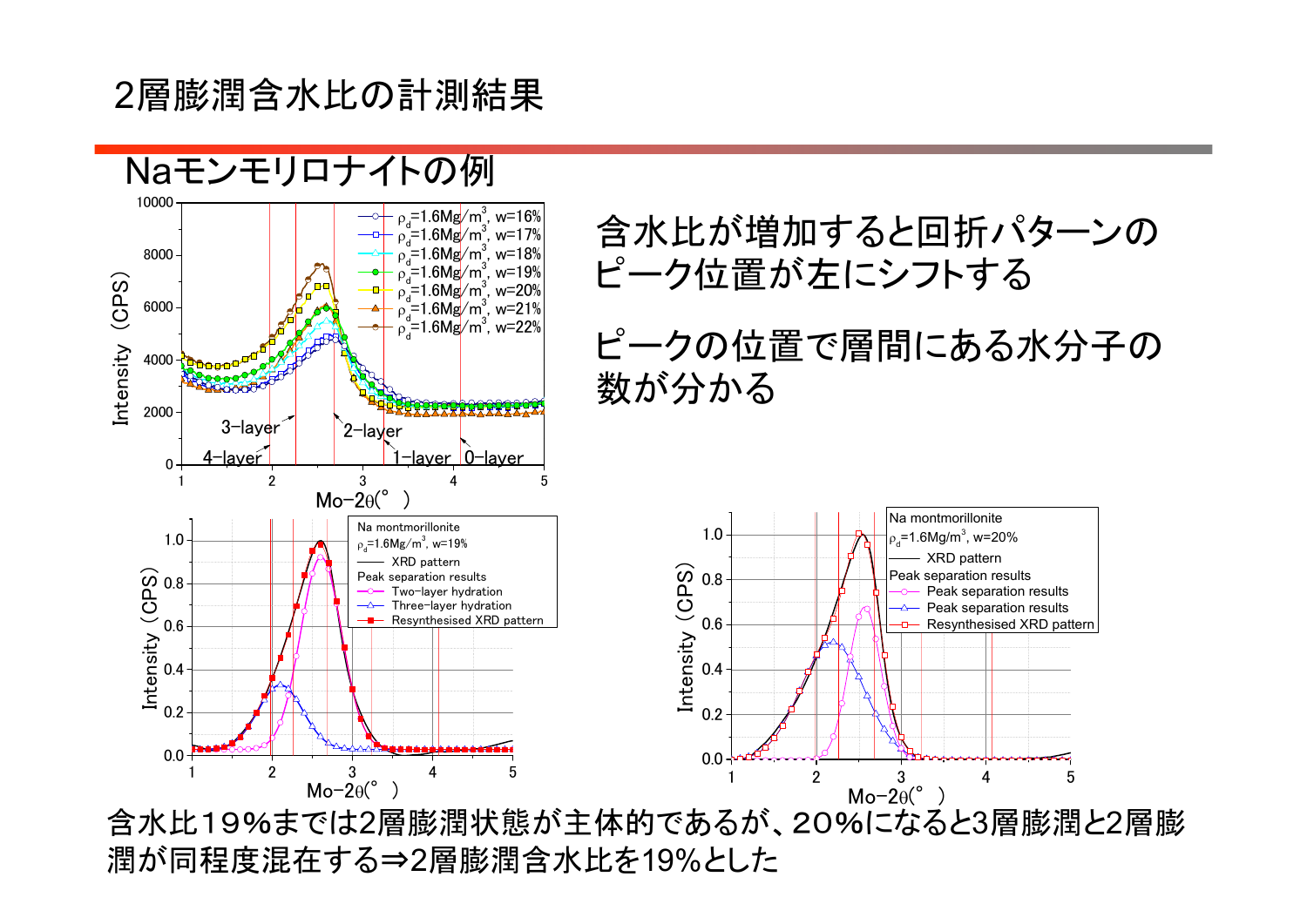#### 2層膨潤含水比の計測結果

#### Naモンモリロナイト以外の結果



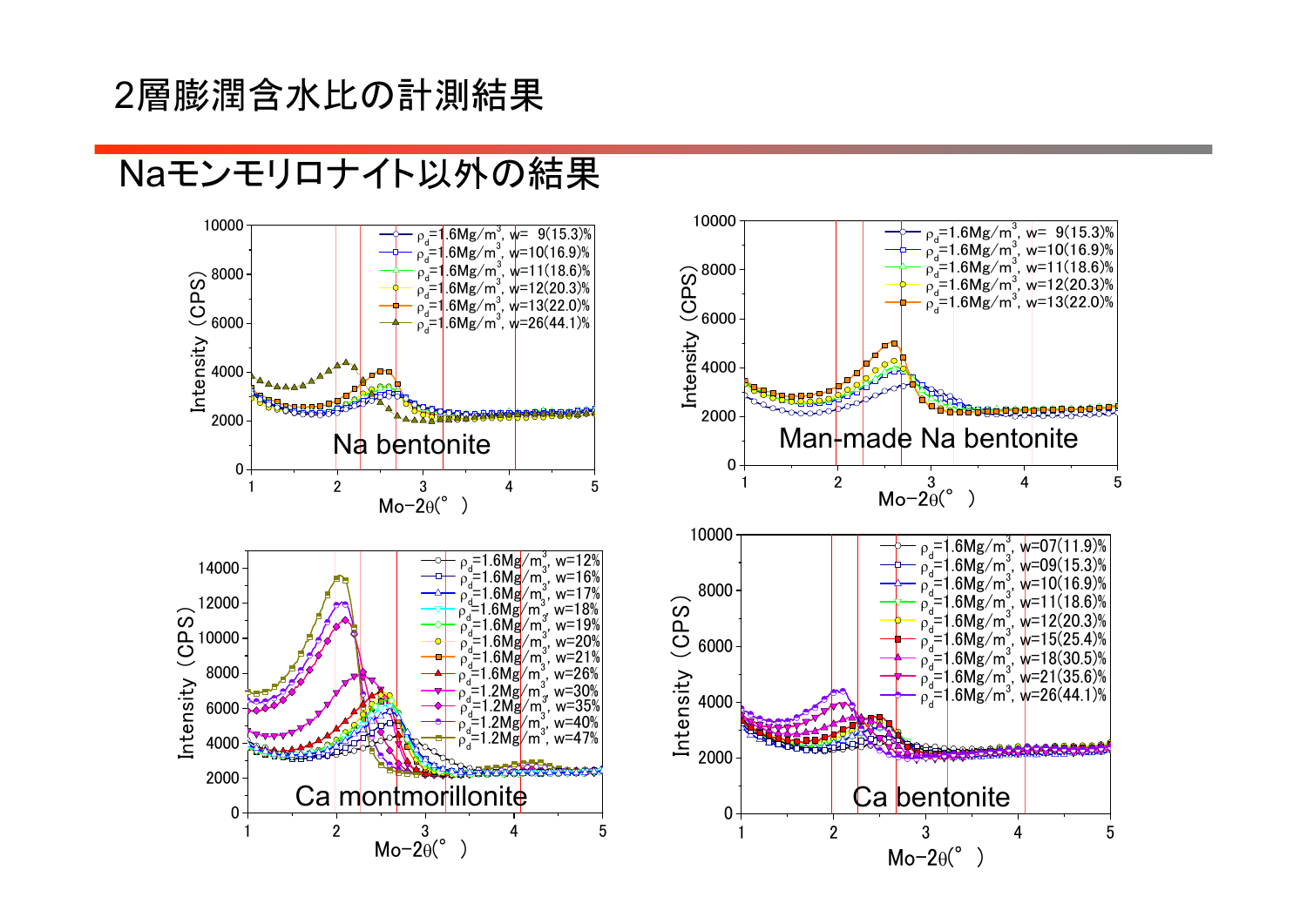#### 2層膨潤含水比の計測結果

#### 試験結果のまとめ

| 材料                           | $\mathcal W$ | 乾燥密度と2層膨潤含水比の関係                                                                                                                           |
|------------------------------|--------------|-------------------------------------------------------------------------------------------------------------------------------------------|
| Naモンモリロナイト<br>(Kunipia F)    | 19%          | $w^* = 0.01 \chi_{mn}/(0.052 + 3.8 \chi_{mn} E - 6 \rho_d^{12.1 \chi_{mn}})$                                                              |
| Naベントナイト<br>(KuniGel V1)     | 11%          | $w^* = 0.01/(0.091 + 2.2E - 8\rho_d^{17.57})$<br>$\approx 0.01 \chi_{mnt} \sqrt{(0.052 + 3.8 \chi_{mnt} E - 6 \rho_d^{12.1 \chi_{mnt}})}$ |
| 人工KuniGel V1                 | 11%          | $w^* = 0.01/(0.091 + 2.2E - 8\rho_d^{17.57})$<br>$\approx 0.01 \chi_{mnt} \sqrt{(0.052 + 3.8 \chi_{mnt} E - 6 \rho_d^{12.1 \chi_{mnt}})}$ |
| Caモンモリロナイト<br>(Ca-Kunipia F) | 15%          | $w^* = 0.01 \chi_{mnt} \left/ \left(0.066 + 2.6 \chi_{mnt} E - 7 \rho_d^{15.16 \chi_{mnt}}\right)\right.$                                 |
| Caべントナイト<br>(Ca-KuniGel V1)  | 9%           | $w^* = 0.01/(0.11 + 3.9E - 11\rho_d^{24.5})$<br>$\approx 0.01 \chi_{mnt} \sqrt{(0.066 + 2.6 \chi_{mnt} E - 7 \rho_d^{15.16 \chi_{mnt}})}$ |

 $\mathcal{X}_{\mathit{mnt}}$  : モンモリロナイト含有率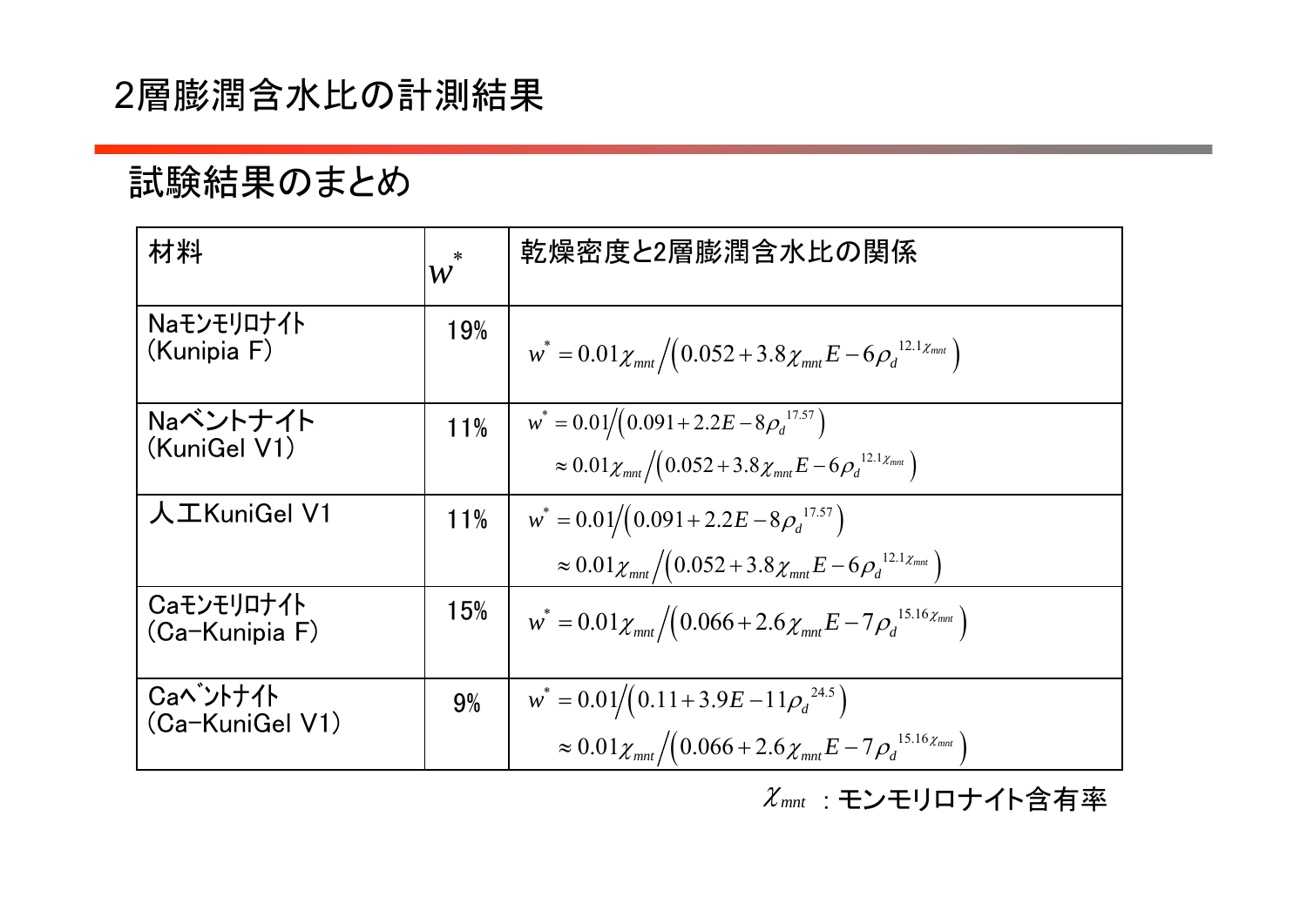#### 2層膨潤含水比の考え方

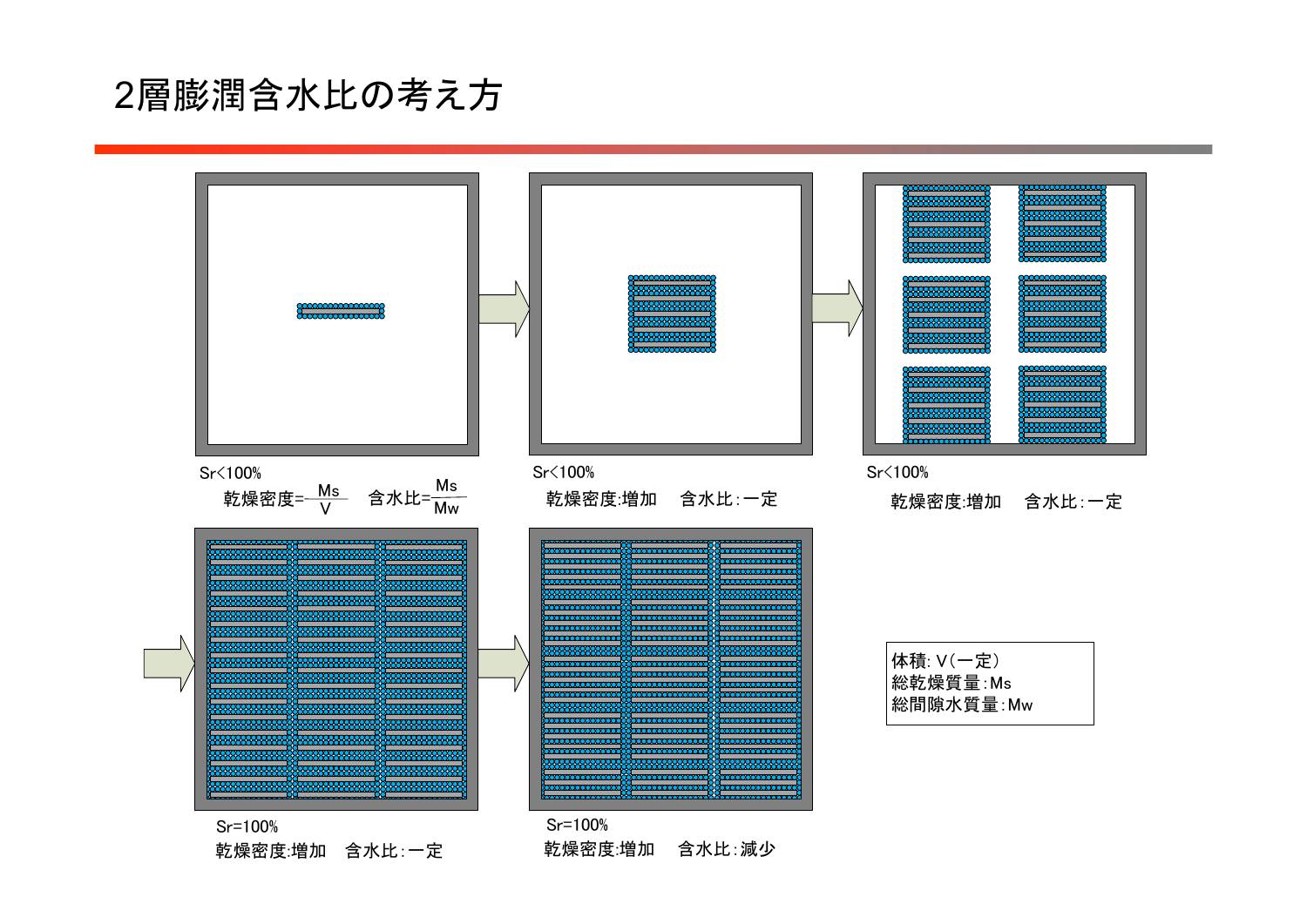#### 2層膨潤含水比の計測結果

#### Na型モンモリロナイト

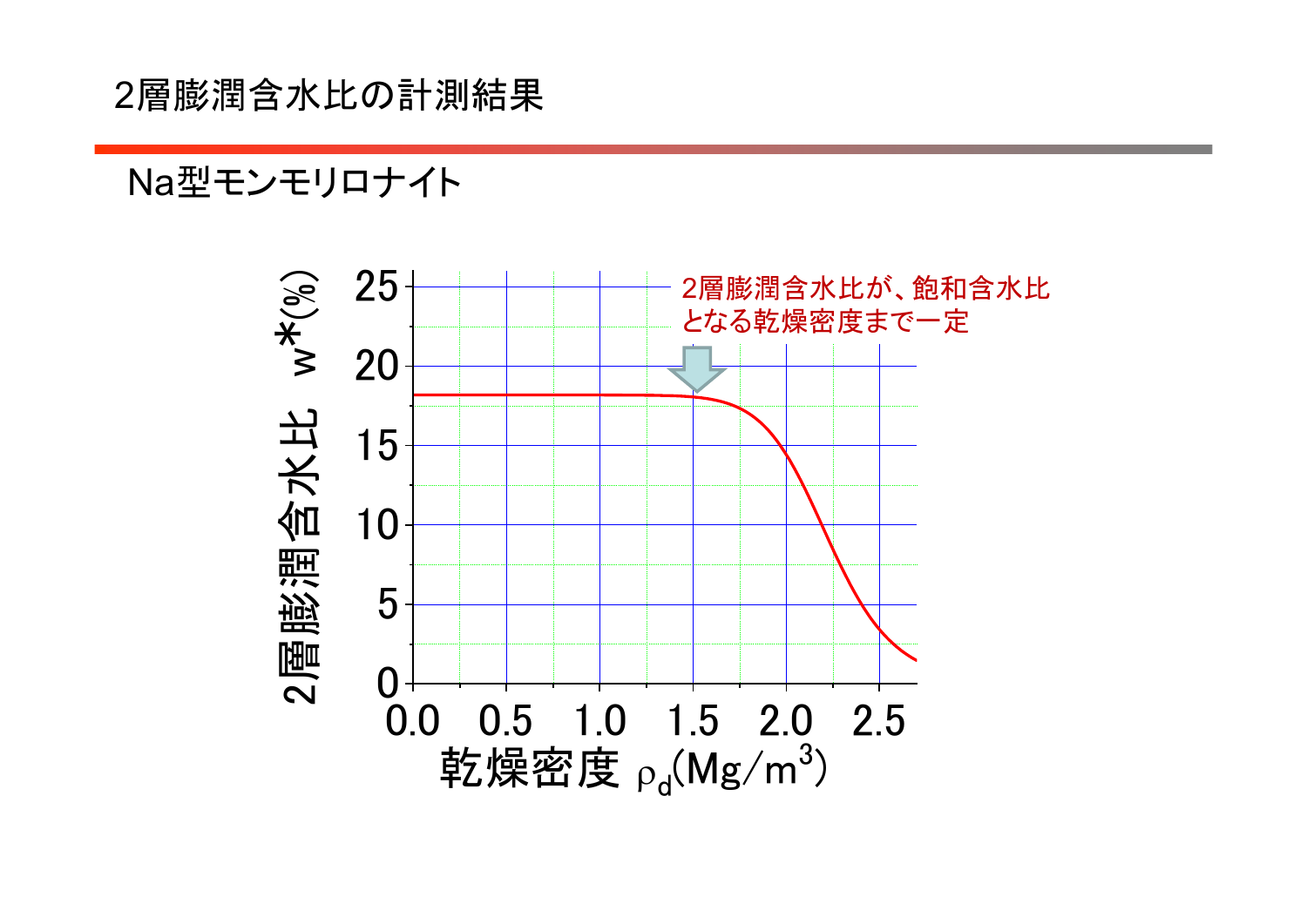#### Kozeny-Carman 則への適用

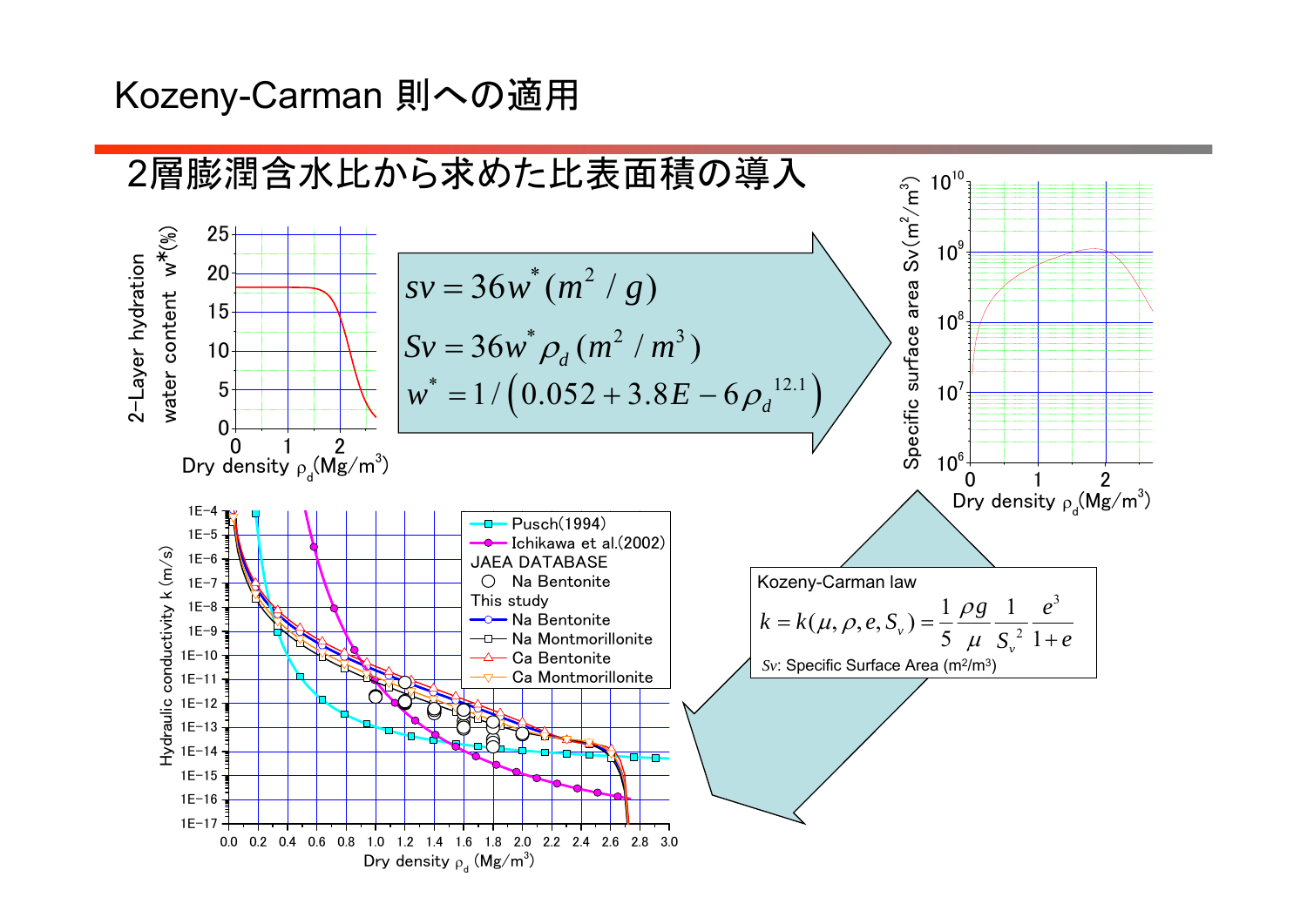#### Kozeny-Carman 則への適用

### 2層膨潤含水比から求めた比表面積の導入

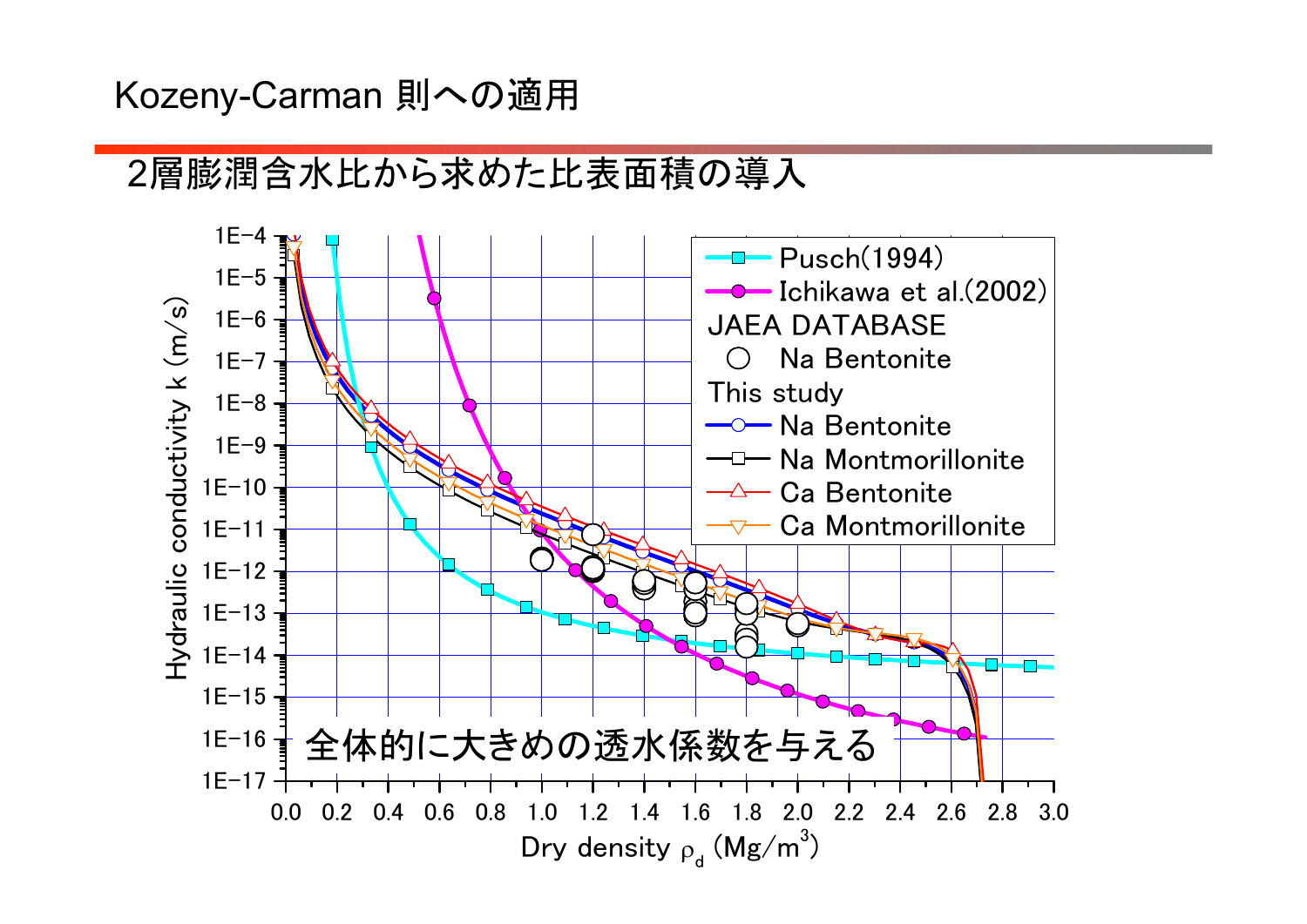#### 副次的な結果

2層膨潤含水比による内間隙比( 2層膨潤まで)と外間隙比の分離  $e^{\iint} = w^* G_s$  $e_{ext} = e - e_{int} = ( w_{sat} - w^{*}) G_{s}$ 5.0 Total void ratio *e* External void raito *e ext* 4.0  $\cdot$ Internal void ratio  $e_{_{int}}$ Void ratio e Void ratio *e*  $e_{ext} = (w_{sat} - w^*)G_s$ 3.0  $\_$   $\rho_{\scriptscriptstyle \!\! \mu}$  $e = \frac{\mu_s}{\sigma}$  $-1$  $\rho_{\scriptscriptstyle d}$ 2.0  $\rho$ \**s*  $\rho$ *d*  $^*G_s + 1$  $w^{\cdot}G_{s}$  $\hspace{.08cm} +$  $e_{\mathit{int}} = \overline{w^*} G_s$ 1.0 0.0 0.0 0.5 1.0 1.5 2.0 2.5 3.0 Dry density  $\rho_{\rm d}^{\rm u}$  (Mg/m<sup>3</sup>)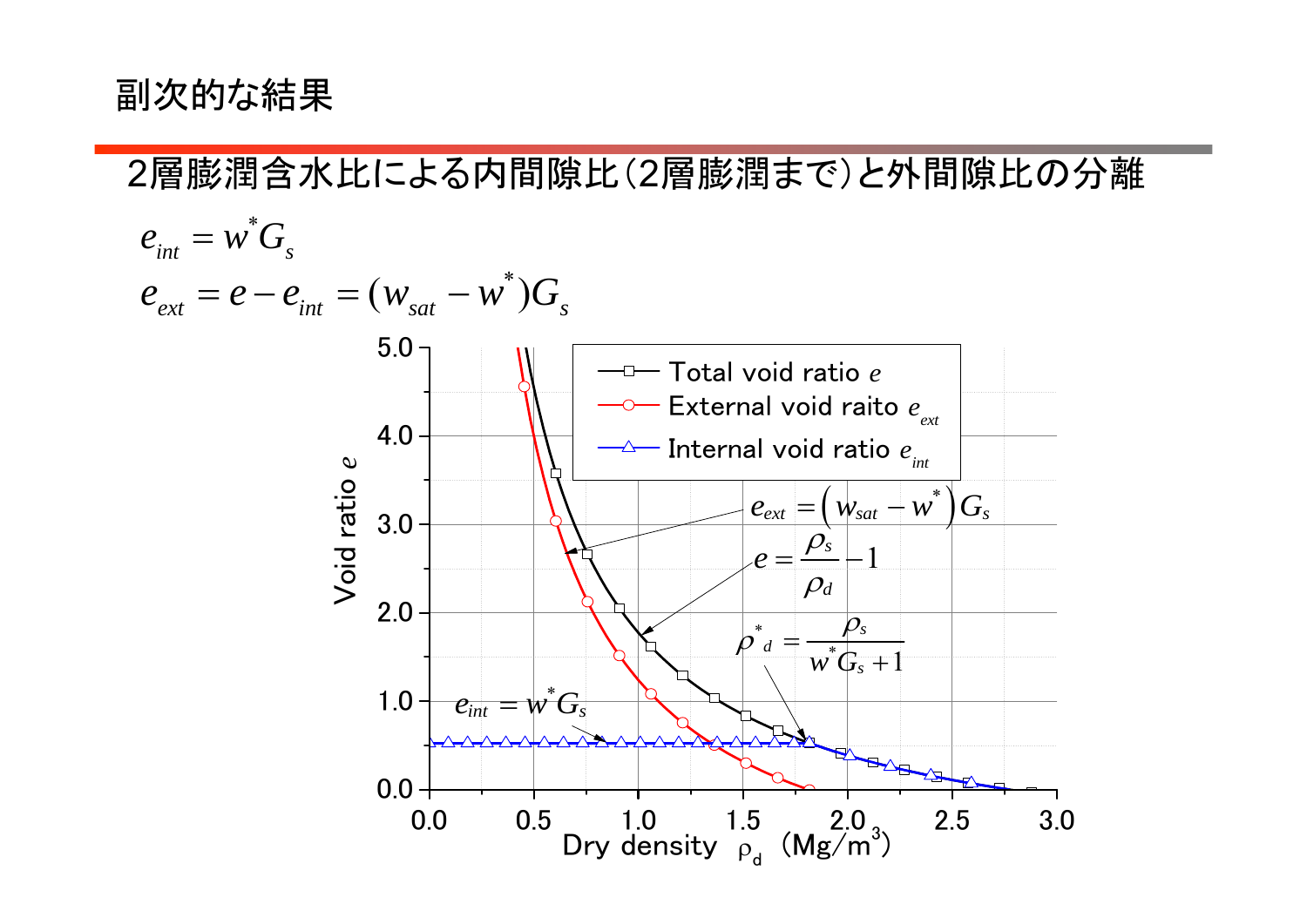#### 外間隙比と内間隙比を使ったKozeny-Carman 則